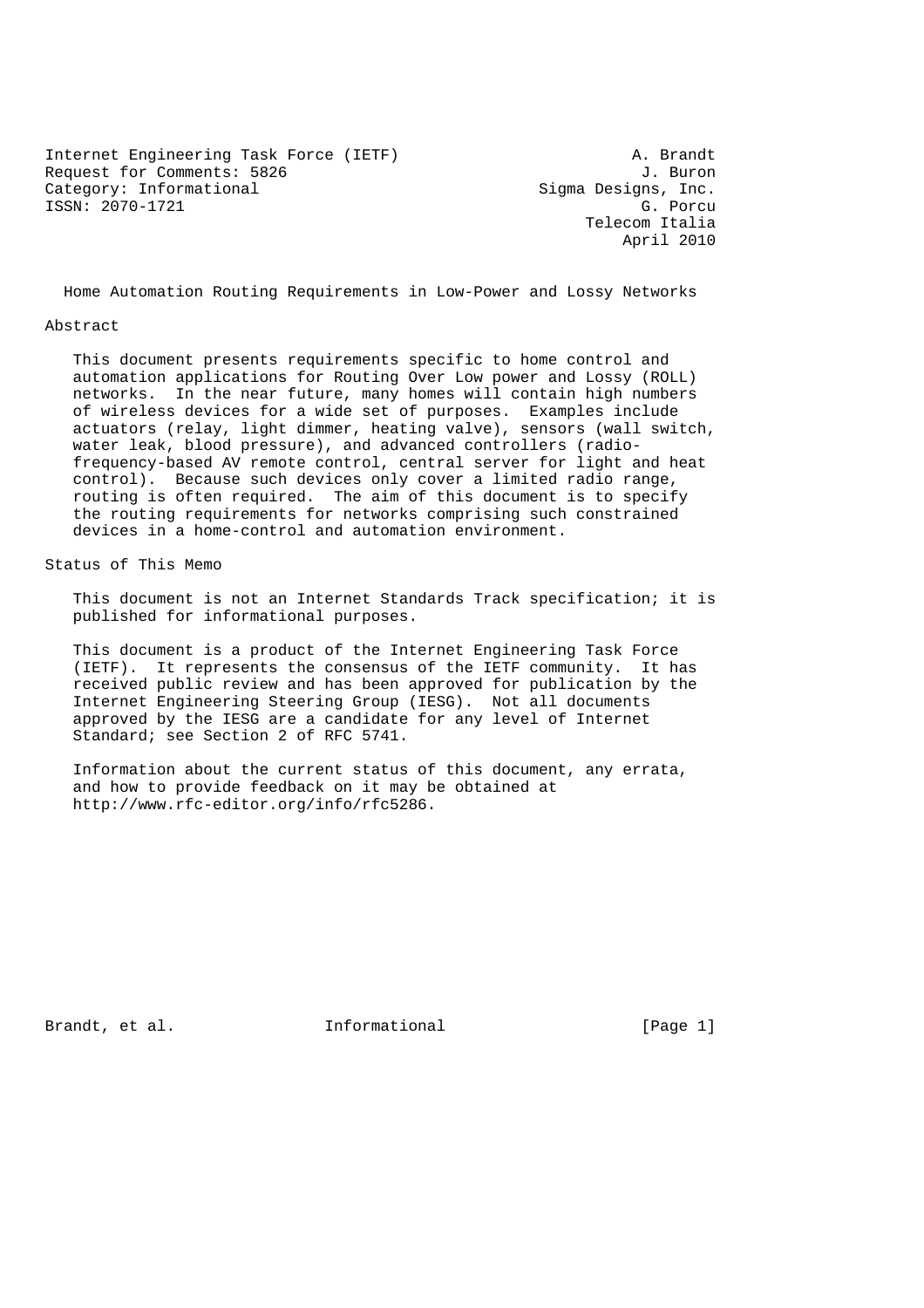Copyright Notice

 Copyright (c) 2010 IETF Trust and the persons identified as the document authors. All rights reserved.

 This document is subject to BCP 78 and the IETF Trust's Legal Provisions Relating to IETF Documents (http://trustee.ietf.org/license-info) in effect on the date of publication of this document. Please review these documents carefully, as they describe your rights and restrictions with respect to this document. Code Components extracted from this document must include Simplified BSD License text as described in Section 4.e of the Trust Legal Provisions and are provided without warranty as described in the Simplified BSD License.

 This document may contain material from IETF Documents or IETF Contributions published or made publicly available before November 10, 2008. The person(s) controlling the copyright in some of this material may not have granted the IETF Trust the right to allow modifications of such material outside the IETF Standards Process. Without obtaining an adequate license from the person(s) controlling the copyright in such materials, this document may not be modified outside the IETF Standards Process, and derivative works of it may not be created outside the IETF Standards Process, except to format it for publication as an RFC or to translate it into languages other than English.

Brandt, et al. Informational [Page 2]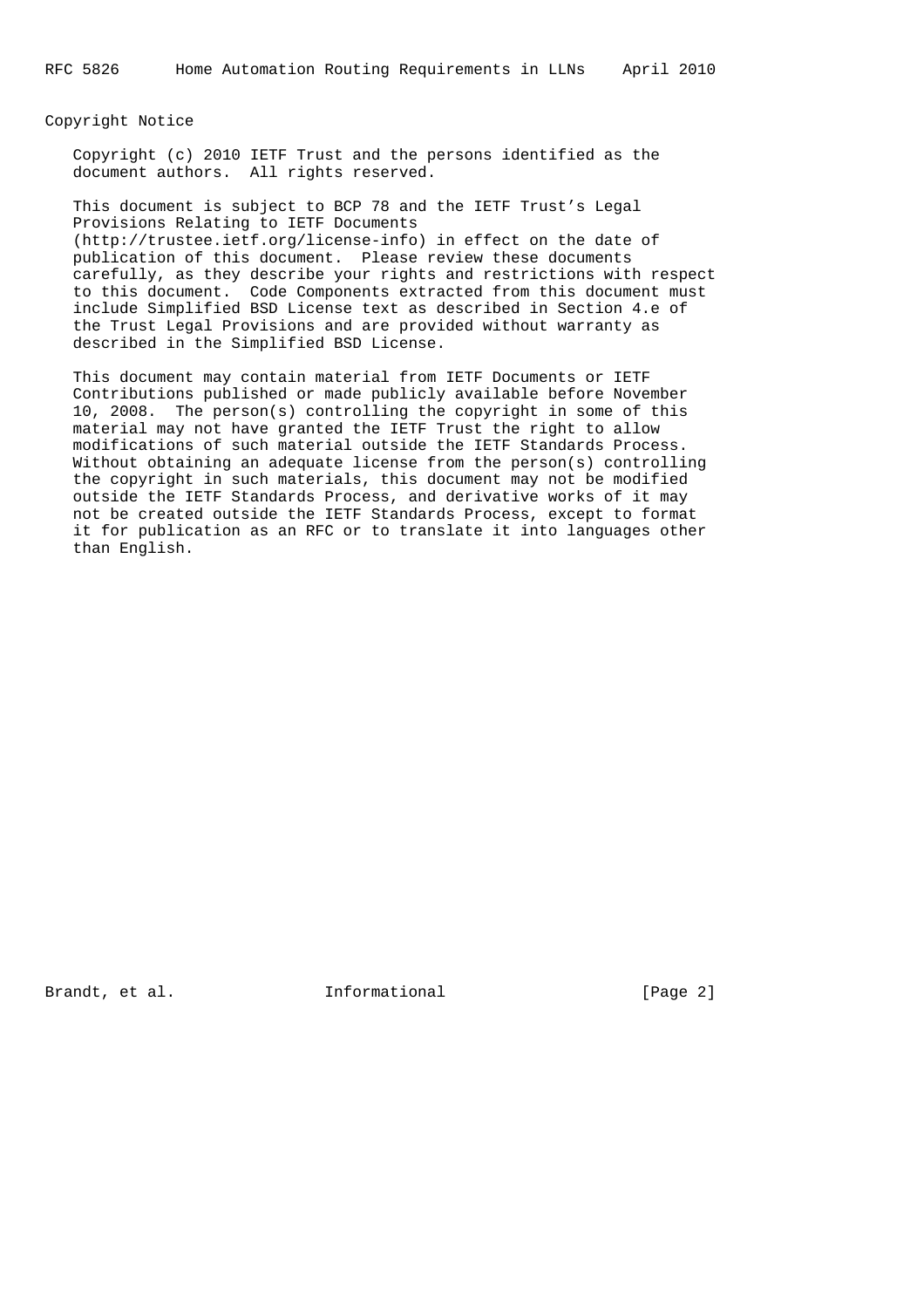### Table of Contents

|                | 2.2. Energy Conservation and Optimizing Energy Consumption  6     |
|----------------|-------------------------------------------------------------------|
|                |                                                                   |
|                |                                                                   |
|                | 2.5. Controlling Battery-Operated Window Shades  8                |
|                |                                                                   |
|                |                                                                   |
|                | 2.7.1. At-Home Health Reporting 10                                |
|                | 2.7.2. At-Home Health Monitoring 10                               |
|                |                                                                   |
|                | 3. Unique Routing Requirements of Home Automation Applications 11 |
|                |                                                                   |
|                |                                                                   |
|                |                                                                   |
|                |                                                                   |
|                |                                                                   |
|                |                                                                   |
| $\overline{4}$ |                                                                   |
| 5 <sub>1</sub> |                                                                   |
|                |                                                                   |
|                |                                                                   |
|                |                                                                   |
|                |                                                                   |

### 1. Introduction

 This document presents requirements specific to home control and automation applications for Routing Over Low power and Lossy (ROLL) networks. In the near future, many homes will contain high numbers of wireless devices for a wide set of purposes. Examples include actuators (relay, light dimmer, heating valve), sensors (wall switch, water leak, blood pressure), and advanced controllers. Basic home control modules such as wall switches and plug-in modules may be turned into an advanced home automation solution via the use of an IP-enabled application responding to events generated by wall switches, motion sensors, light sensors, rain sensors, and so on.

 Network nodes may be sensors and actuators at the same time. An example is a wall switch for replacement in existing homes. The push buttons may generate events for a controller node or for activating other actuator nodes. At the same time, a built-in relay may act as actuator for a controller or other remote sensors.

Brandt, et al. 1nformational [Page 3]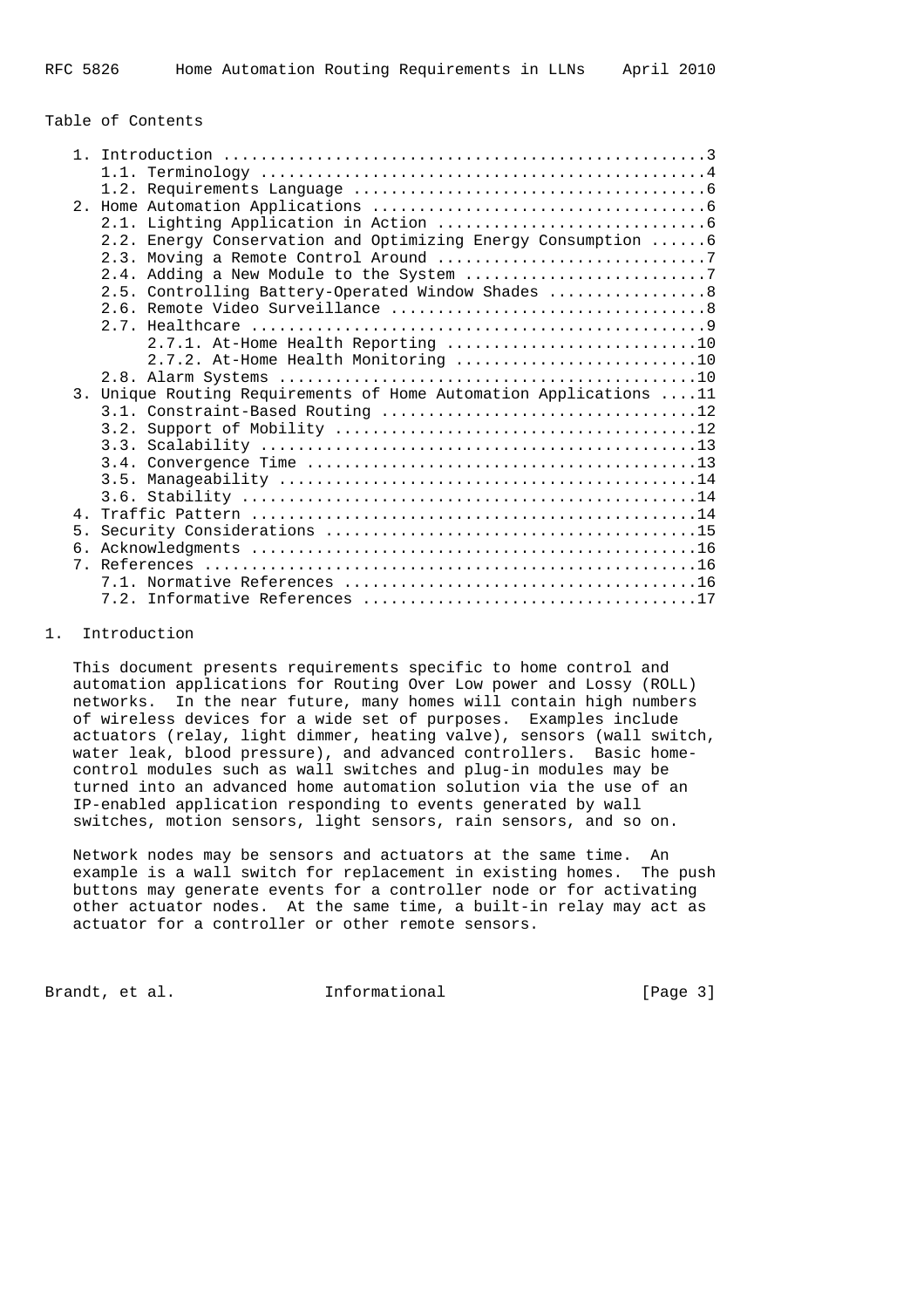Because ROLL nodes only cover a limited radio range, routing is often required. These devices are usually highly constrained in terms of resources such as battery and memory and operate in unstable environments. Persons moving around in a house, opening or closing a door, or starting a microwave oven affect the reception of weak radio signals. Reflection and absorption may cause a reliable radio link to turn unreliable for a period of time and then become reusable again, thus the term "lossy". All traffic in a ROLL network is carried as IPv6 packets.

 The connected home area is very much consumer oriented. The implication on network nodes is that devices are very cost sensitive, which leads to resource-constrained environments having slow CPUs and small memory footprints. At the same time, nodes have to be physically small, which puts a limit to the physical size of the battery, and thus, the battery capacity. As a result, it is common for battery-operated, sensor-style nodes to shut down radio and CPU resources for most of the time. The radio tends to use the same power for listening as for transmitting.

 Although this document focuses its text on radio-based wireless networks, home-automation networks may also operate using a variety of links, such as IEEE 802.15.4, Bluetooth, Low-Power WiFi, wired or other low-power PLC (Power-Line Communication) links. Many such low power link technologies share similar characteristics with low-power wireless and this document should be regarded as applying equally to all such links.

 Section 2 describes a few typical use cases for home automation applications. Section 3 discusses the routing requirements for networks comprising such constrained devices in a home network environment. These requirements may be overlapping requirements derived from other application-specific routing requirements presented in [BUILDING-REQS], [RFC5673], and [RFC5548].

A full list of requirements documents may be found in Section 7.

### 1.1. Terminology

| ROLL:     | Routing Over Low-power and Lossy networks. A ROLL<br>node may be classified as a sensor, actuator, or<br>controller.                                                                         |
|-----------|----------------------------------------------------------------------------------------------------------------------------------------------------------------------------------------------|
| Actuator: | Network node that performs some physical action.<br>Dimmers and relays are examples of actuators. If<br>sufficiently powered, actuator nodes may participate<br>in routing network messages. |

Brandt, et al. Informational [Page 4]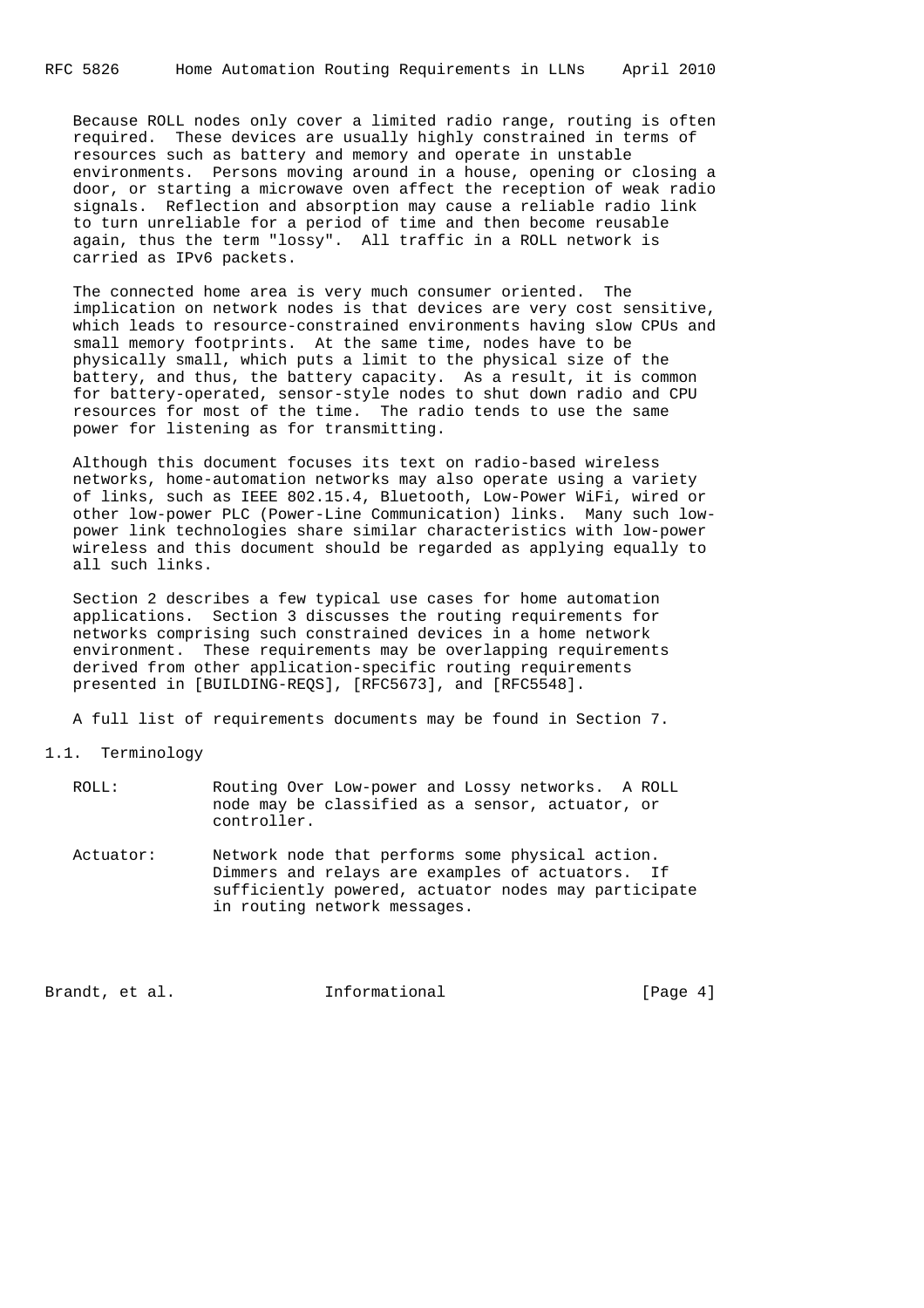- Border router: Infrastructure device that connects a ROLL network to the Internet or some backbone network.
- Channel: Radio frequency band used to carry network packets.
- Controller: Network node that controls actuators. Control decisions may be based on sensor readings, sensor events, scheduled actions, or incoming commands from the Internet or other backbone networks. If sufficiently powered, controller nodes may participate in routing network messages.
- Downstream: Data direction traveling from a Local Area Network (LAN) to a Personal Area Network (PAN) device.
- DR: Demand-Response. The mechanism of users adjusting their power consumption in response to the actual pricing of power.
- DSM: Demand-Side Management. Process allowing power utilities to enable and disable loads in consumer premises. Where DR relies on voluntary action from users, DSM may be based on enrollment in a formal program.
- LLNs: Low-Power and Lossy Networks.

LAN: Local Area Network.

- PAN: Personal Area Network. A geographically limited wireless network based on, e.g., 802.15.4 or Z-Wave radio.
- PDA Personal Digital Assistant. A small, handheld computer.
- PLC Power-Line Communication.
- RAM Random Access Memory.
- Sensor: Network node that measures some physical parameter and/or detects an event. The sensor may generate a trap message to notify a controller or directly activate an actuator. If sufficiently powered, sensor nodes may participate in routing network messages.
- Upstream: Data direction traveling from a PAN to a LAN device.

Brandt, et al. Informational [Page 5]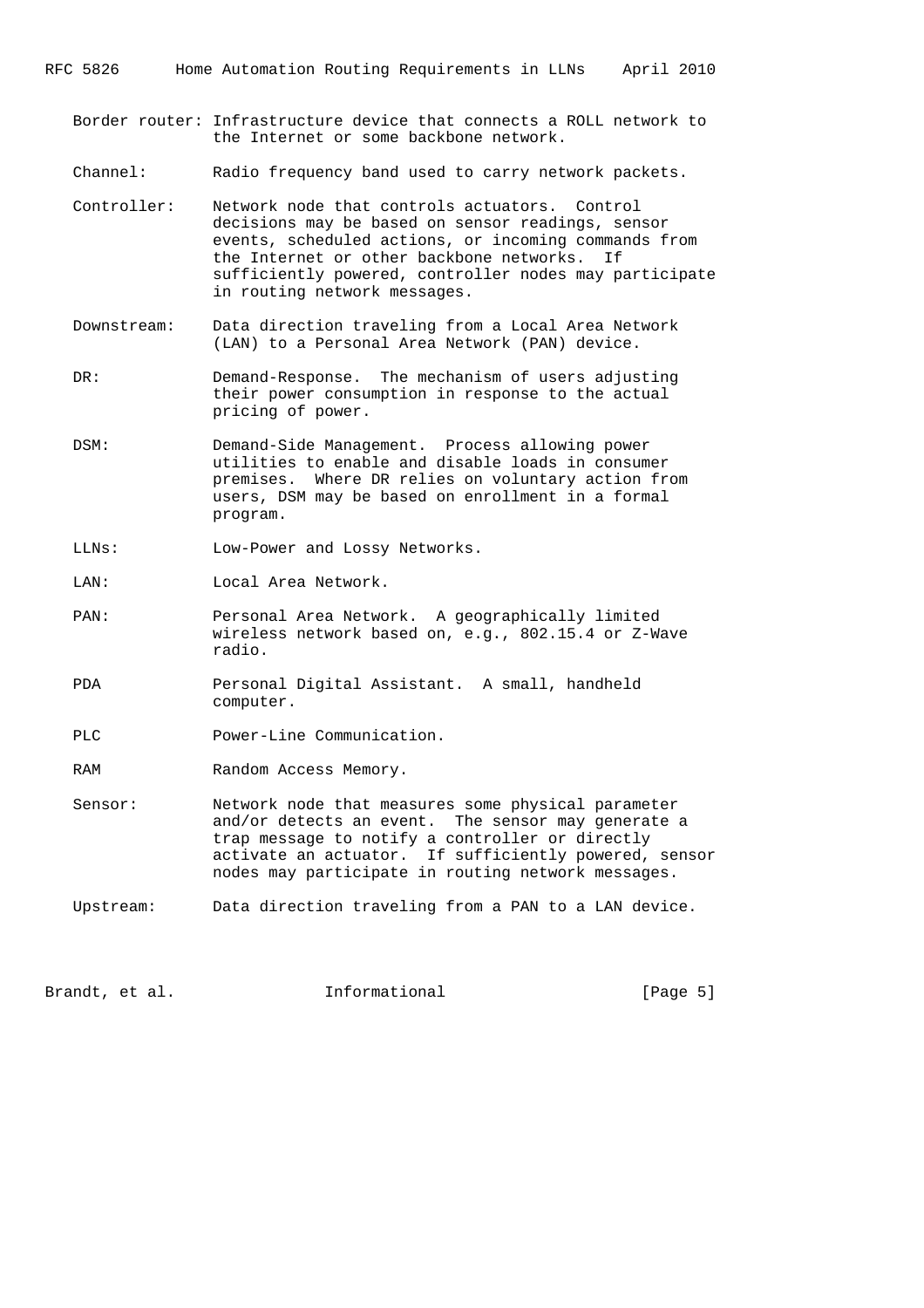Refer to the ROLL terminology reference document [ROLL-TERM] for a full list of terms used in the IETF ROLL WG.

## 1.2. Requirements Language

 The key words "MUST", "MUST NOT", "REQUIRED", "SHALL", "SHALL NOT", "SHOULD", "SHOULD NOT", "RECOMMENDED", "MAY", and "OPTIONAL" in this document are to be interpreted as described in RFC 2119 [RFC2119].

### 2. Home Automation Applications

 Home automation applications represent a special segment of networked devices with its unique set of requirements. Historically, such applications used wired networks or power-line communication (PLC) but wireless solutions have emerged, allowing existing homes to be upgraded more easily.

 To facilitate the requirements discussion in Section 3, this section lists a few typical use cases of home automation applications. New applications are being developed at a high pace and this section does not mean to be exhaustive. Most home automation applications tend to be running some kind of command/response protocol. The command may come from several places.

#### 2.1. Lighting Application in Action

 A lamp may be turned on, not only by a wall switch but also by a movement sensor. The wall-switch module may itself be a push-button sensor and an actuator at the same time. This will often be the case when upgrading existing homes as existing wiring is not prepared for automation.

One event may cause many actuators to be activated at the same time.

 Using the direct analogy to an electronic car key, a house owner may activate the "leaving home" function from an electronic house key, mobile phone, etc. For the sake of visual impression, all lights should turn off at the same time; at least, it should appear to happen at the same time.

### 2.2. Energy Conservation and Optimizing Energy Consumption

 In order to save energy, air conditioning, central heating, window shades, etc., may be controlled by timers, motion sensors, or remotely via Internet or cell. Central heating may also be set to a reduced temperature during nighttime.

Brandt, et al. **Informational** [Page 6]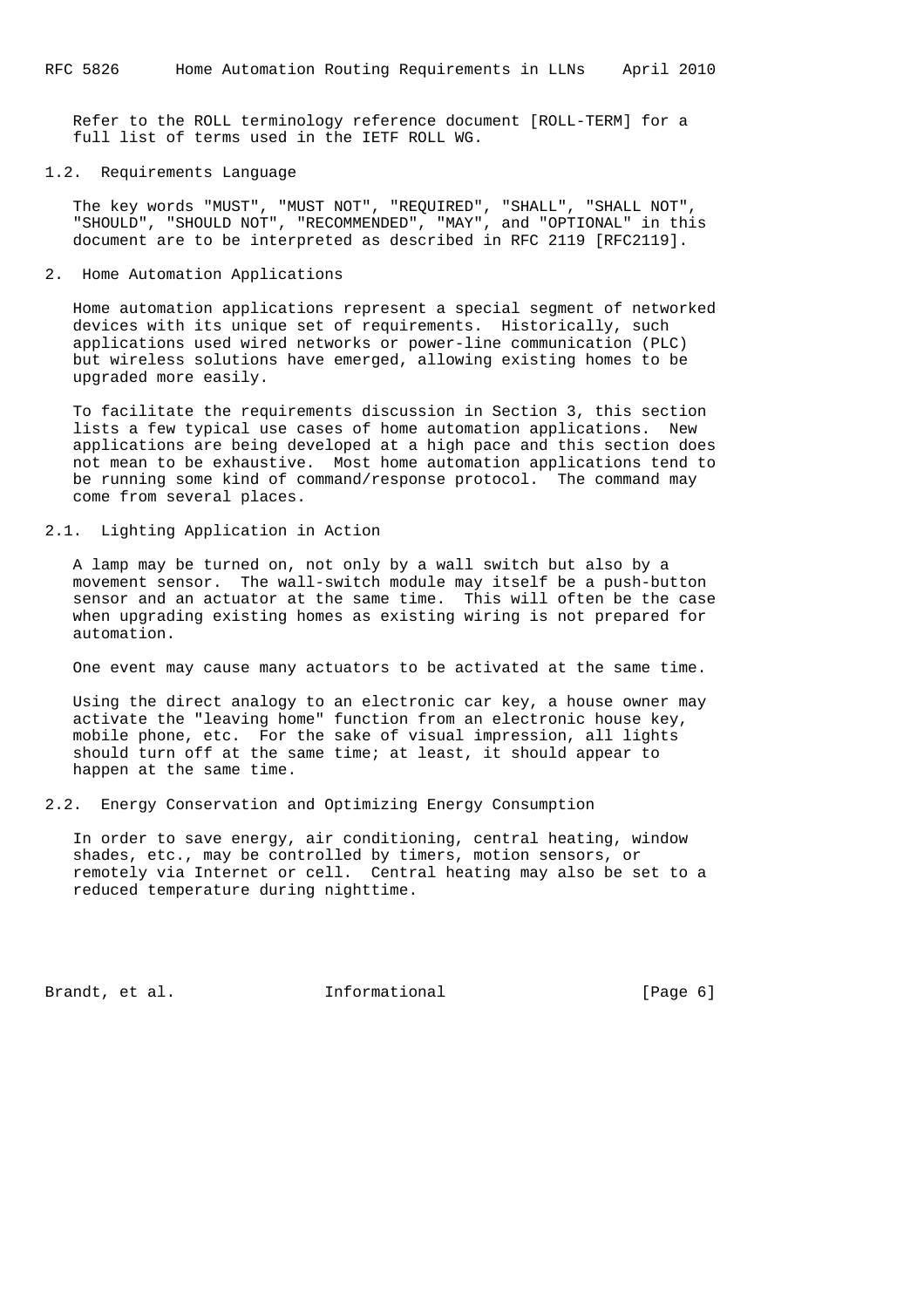The power grid may experience periods where more wind-generated power is produced than is needed. Typically this may happen during night hours.

 In periods where electricity demands exceed available supply, appliances such as air conditioning, climate-control systems, washing machines, etc., can be turned off to avoid overloading the power grid.

 This is known as Demand-Side Management (DSM). Remote control of household appliances is well-suited for this application.

 The start/stop decision for the appliances can also be regulated by dynamic power pricing information obtained from the electricity utility companies. This method, called Demand-Response (DR), works by motivation of users via pricing, bonus points, etc. For example, the washing machine and dish washer may just as well work while power is cheap. The electric car should also charge its batteries on cheap power.

 In order to achieve effective electricity savings, the energy monitoring application must guarantee that the power consumption of the ROLL devices is much lower than that of the appliance itself.

 Most of these appliances are mains powered and are thus ideal for providing reliable, always-on routing resources. Battery-powered nodes, by comparison, are constrained routing resources and may only provide reliable routing under some circumstances.

2.3. Moving a Remote Control Around

 A remote control is a typical example of a mobile device in a home automation network. An advanced remote control may be used for dimming the light in the dining room while eating and later on, turning up the music while doing the dishes in the kitchen. Reaction must appear to be instant (within a few hundred milliseconds) even when the remote control has moved to a new location. The remote control may be communicating to either a central home automation controller or directly to the lamps and the media center.

2.4. Adding a New Module to the System

 Small-size, low-cost modules may have no user interface except for a single button. Thus, an automated inclusion process is needed for controllers to find new modules. Inclusion covers the detection of neighbors and the assignment of a unique node ID. Inclusion should be completed within a few seconds.

Brandt, et al. Informational [Page 7]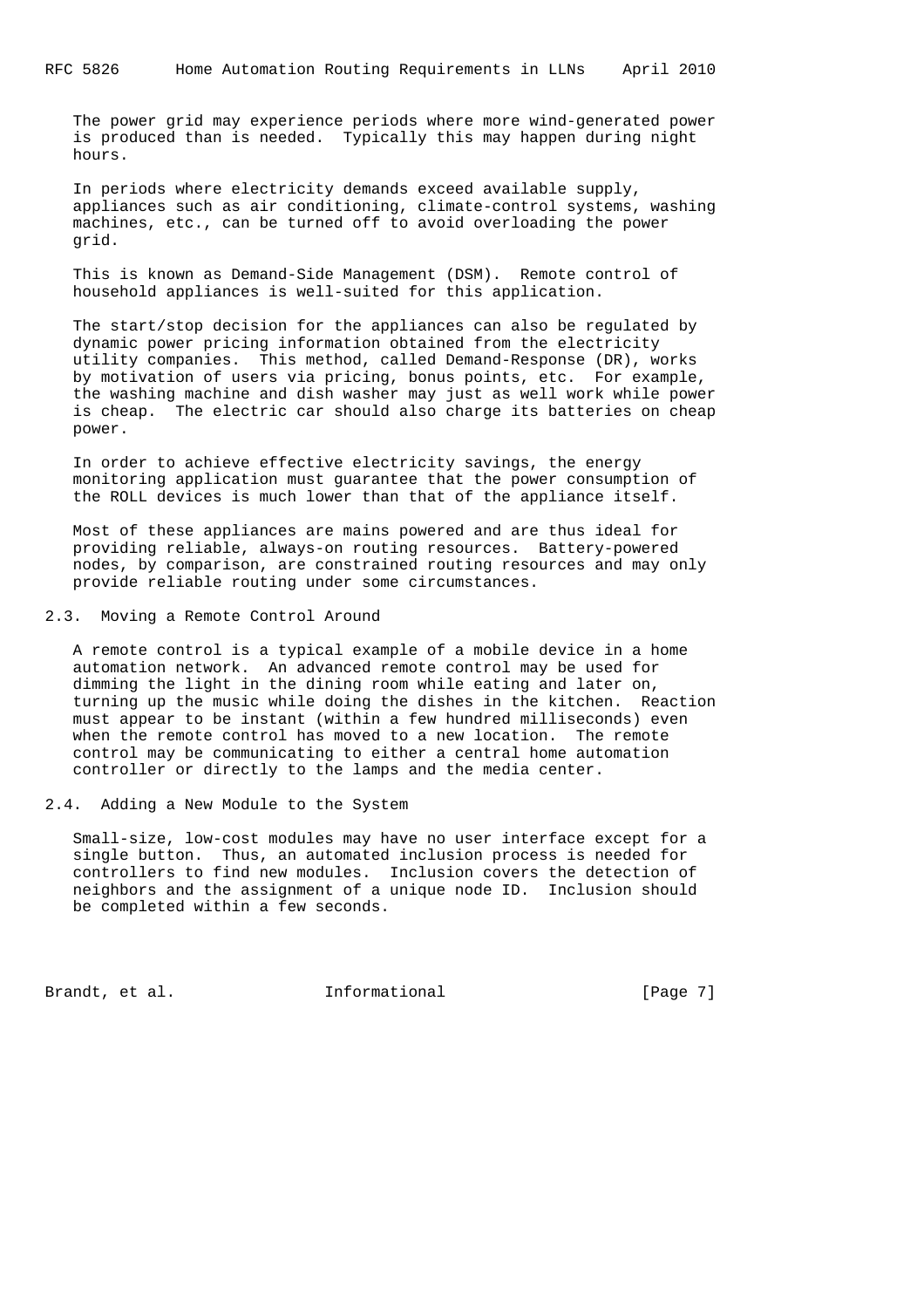For ease of use in a consumer application space such as home control, nodes may be included without having to type in special codes before inclusion. One way to achieve an acceptable balance between security and convenience is to block inclusion during normal operation, explicitly enable inclusion support just before adding a new module, and disable it again just after adding a new module.

### For security considerations, refer to Section 5.

 If assignment of unique addresses is performed by a central controller, it must be possible to route the inclusion request from the joining node to the central controller before the joining node has been included in the network.

### 2.5. Controlling Battery-Operated Window Shades

 In consumer premises, window shades are often battery-powered as there is no access to mains power over the windows. For battery conservation purposes, such an actuator node is sleeping most of the time. A controller sending commands to a sleeping actuator node via ROLL devices will have no problems delivering the packet to the nearest powered router, but that router may experience a delay until the next wake-up time before the command can be delivered.

## 2.6. Remote Video Surveillance

 Remote video surveillance is a fairly classic application for home networking. It provides the ability for the end-user to get a video stream from a web cam reached via the Internet. The video stream may be triggered by the end-user after receiving an alarm from a sensor (movement or smoke detector) or the user simply wants to check the home status via video.

 Note that in the former case, more than likely, there will be a form of inter-device communication: upon detecting some movement in the home, the movement sensor may send a request to the light controller to turn on the lights, to the Web Cam to start a video stream that would then be directed to the end-user's cell phone or Personal Digital Assistant (PDA) via the Internet.

 In contrast to other applications, e.g., industrial sensors, where data would mainly be originated by a sensor to a sink and vice versa, this scenario implicates a direct inter-device communication between ROLL devices.

Brandt, et al. **Informational** [Page 8]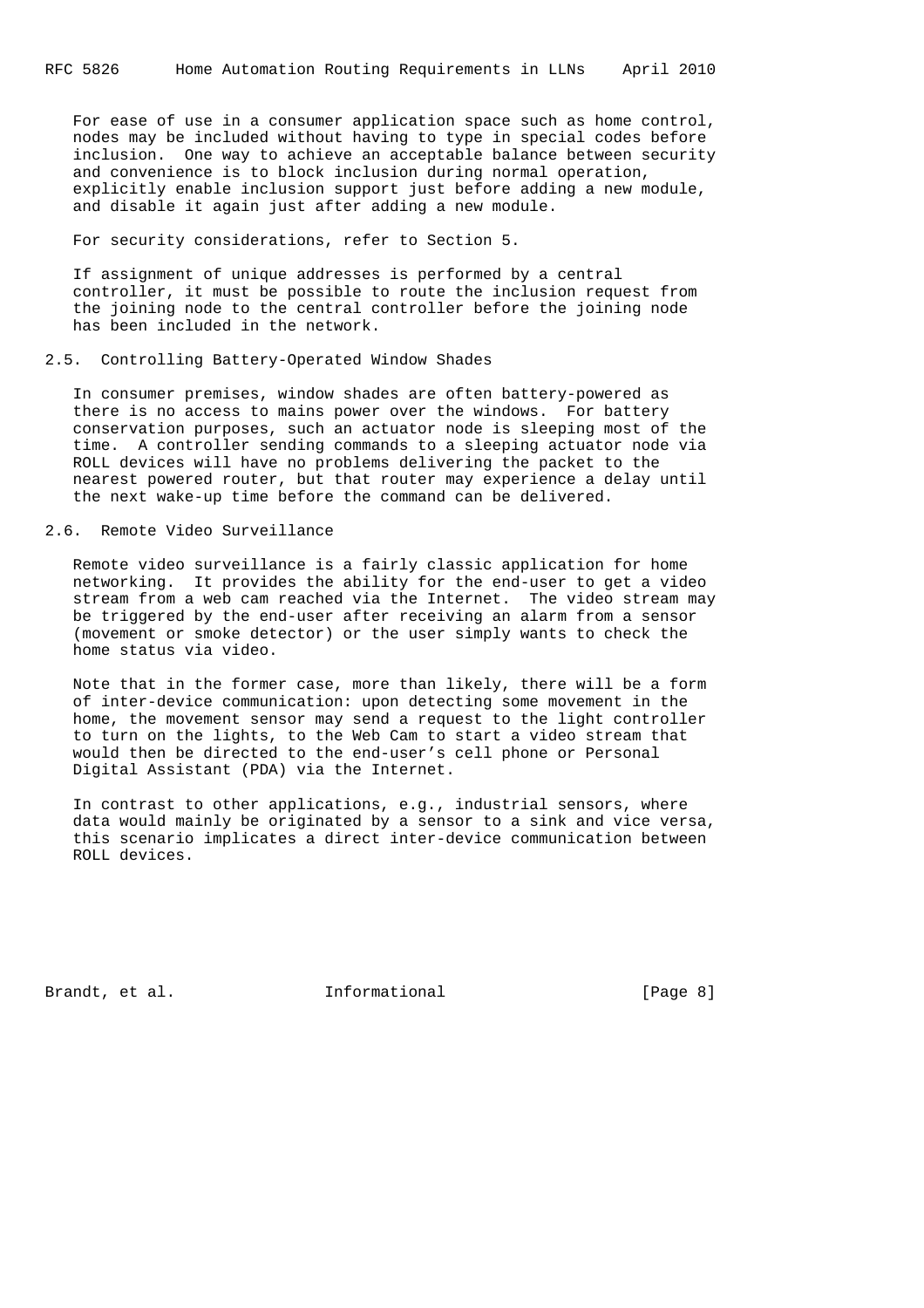### 2.7. Healthcare

 By adding communication capability to devices, patients and elderly citizens may be able to do simple measurements at home.

 Thanks to online devices, a doctor can keep an eye on the patient's health and receive warnings if a new trend is discovered by automated filters.

 Fine-grained, daily measurements presented in proper ways may allow the doctor to establish a more precise diagnosis.

 Such applications may be realized as wearable products that frequently do a measurement and automatically deliver the result to a data sink locally or over the Internet.

 Applications falling in this category are referred to as at-home health reporting. Whether measurements are done in a fixed interval or they are manually activated, they leave all processing to the receiving data sink.

 A more active category of applications may send an alarm if some alarm condition is triggered. This category of applications is referred to as at-home health monitoring. Measurements are interpreted in the device and may cause reporting of an event if an alarm is triggered.

Many implementations may overlap both categories.

 Since wireless and battery operated systems may never reach 100% guaranteed operational time, healthcare and security systems will need a management layer implementing alarm mechanisms for low battery, report activity, etc.

 For instance, if a blood pressure sensor did not report a new measurement, say five minutes after the scheduled time, some responsible person must be notified.

 The structure and performance of such a management layer is outside the scope of the routing requirements listed in this document.

Brandt, et al. Informational [Page 9]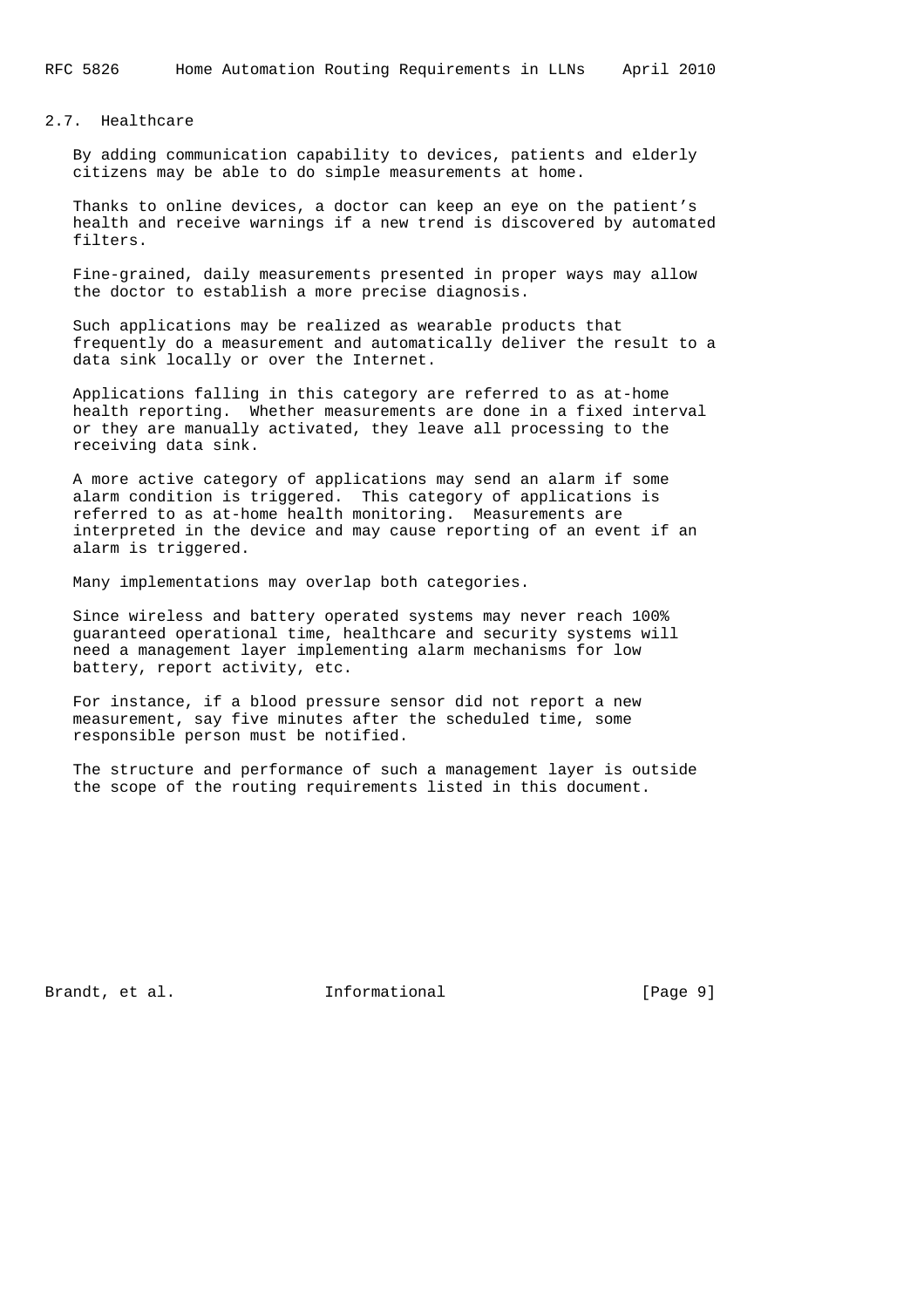2.7.1. At-Home Health Reporting

Applications might include:

 o Temperature o Weight o Blood pressure o Insulin level

 Measurements may be stored for long-term statistics. At the same time, a critically high blood pressure may cause the generation of an alarm report. Refer to Section 2.7.2.

 To avoid a high number of request messages, nodes may be configured to autonomously do a measurement and send a report in intervals.

2.7.2. At-Home Health Monitoring

 An alarm event may become active, e.g., if the measured blood pressure exceeds a threshold or if a person falls to the ground. Alarm conditions must be reported with the highest priority and timeliness.

Applications might include:

- o Temperature
- o Weight
- o Blood pressure
- o Insulin level
- o Electrocardiogram (ECG)
- o Position tracker

2.8. Alarm Systems

 A home security alarm system is comprised of various sensors (vibration, fire, carbon monoxide, door/window, glass-break, presence, panic button, etc.).

 Some smoke alarms are battery powered and at the same time mounted in a high place. Battery-powered safety devices should only be used for routing if no other alternatives exist to avoid draining the battery. A smoke alarm with a drained battery does not provide a lot of safety. Also, it may be inconvenient to change the batteries in a smoke alarm.

Brandt, et al. Informational [Page 10]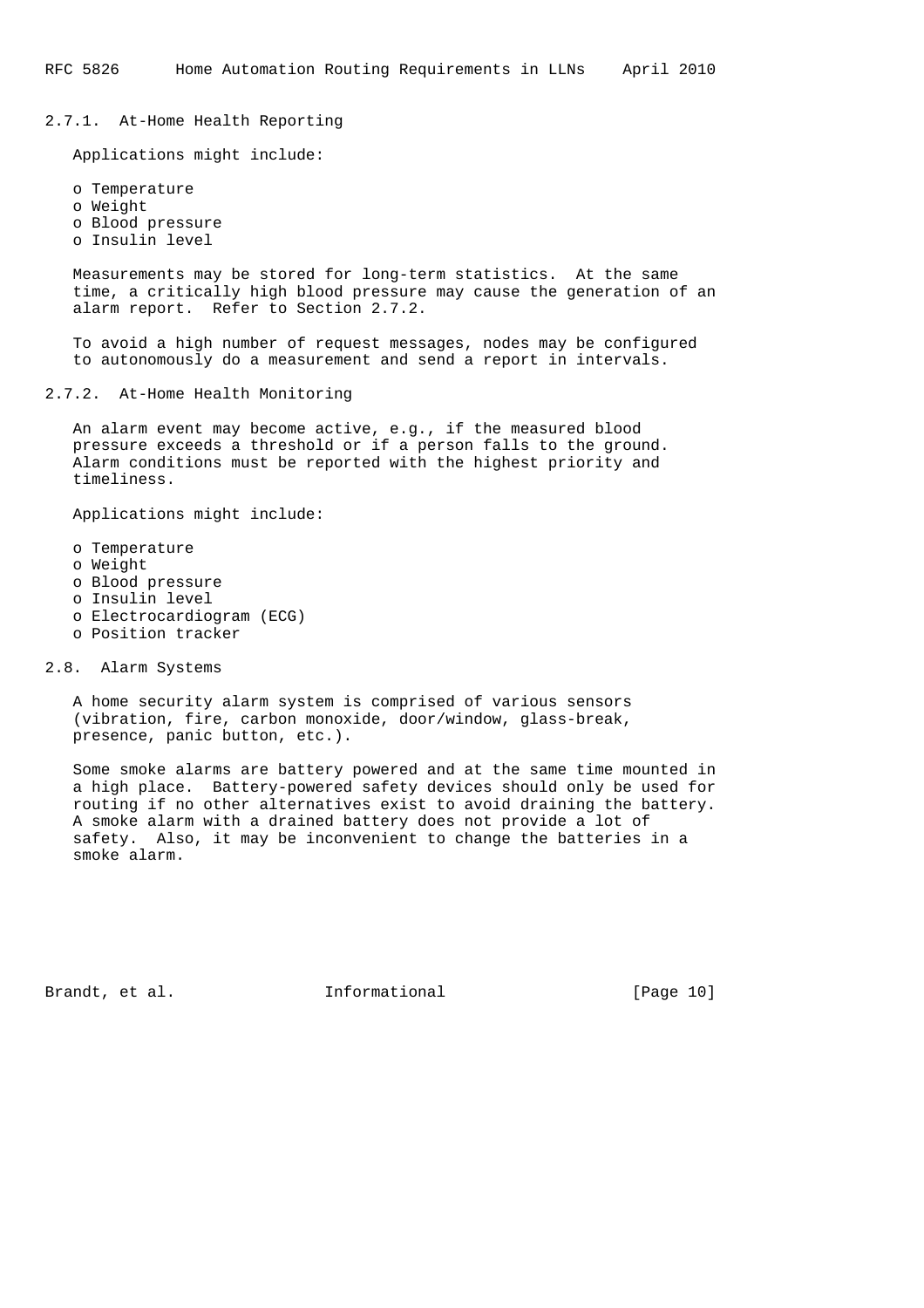Alarm system applications may have both a synchronous and an asynchronous behavior; i.e., they may be periodically queried by a central control application (e.g., for a periodical refreshment of the network state) or send a message to the control application on their own initiative.

When a node (or a group of nodes) identifies a risk situation (e.g., intrusion, smoke, fire), it sends an alarm message to a central controller that could autonomously forward it via the Internet or interact with other network nodes (e.g., try to obtain more detailed information or ask other nodes close to the alarm event).

 Finally, routing via battery-powered nodes may be very slow if the nodes are sleeping most of the time (they could appear unresponsive to the alarm detection). To ensure fast message delivery and avoid battery drain, routing should be avoided via sleeping devices.

3. Unique Routing Requirements of Home Automation Applications

 Home automation applications have a number of specific routing requirements related to the set of home networking applications and the perceived operation of the system.

 The relations of use cases to requirements are outlined in the table below:

| Use case                                                      | Requirement                                                                        |
|---------------------------------------------------------------|------------------------------------------------------------------------------------|
| 2.1. Lighting Application in<br>Action                        | 3.2. Support of Mobility<br>3.3. Scalability                                       |
| 2.2. Energy Conservation and<br>Optimizing Energy Consumption | 3.1. Constraint-Based Routing                                                      |
| 2.3. Moving a Remote Control<br>Around                        | 3.2. Support of Mobility<br>3.4. Convergence Time                                  |
| 2.4. Adding a New Module to<br>the System                     | 3.4. Convergence Time<br>3.5. Manageability                                        |
| 2.7. Healthcare                                               | 3.1. Constraint-Based Routing<br>3.2. Support of Mobility<br>3.4. Convergence Time |
| 2.8. Alarm Systems                                            | 3.3. Scalability<br>3.4. Convergence Time                                          |
|                                                               |                                                                                    |

Brandt, et al. Informational [Page 11]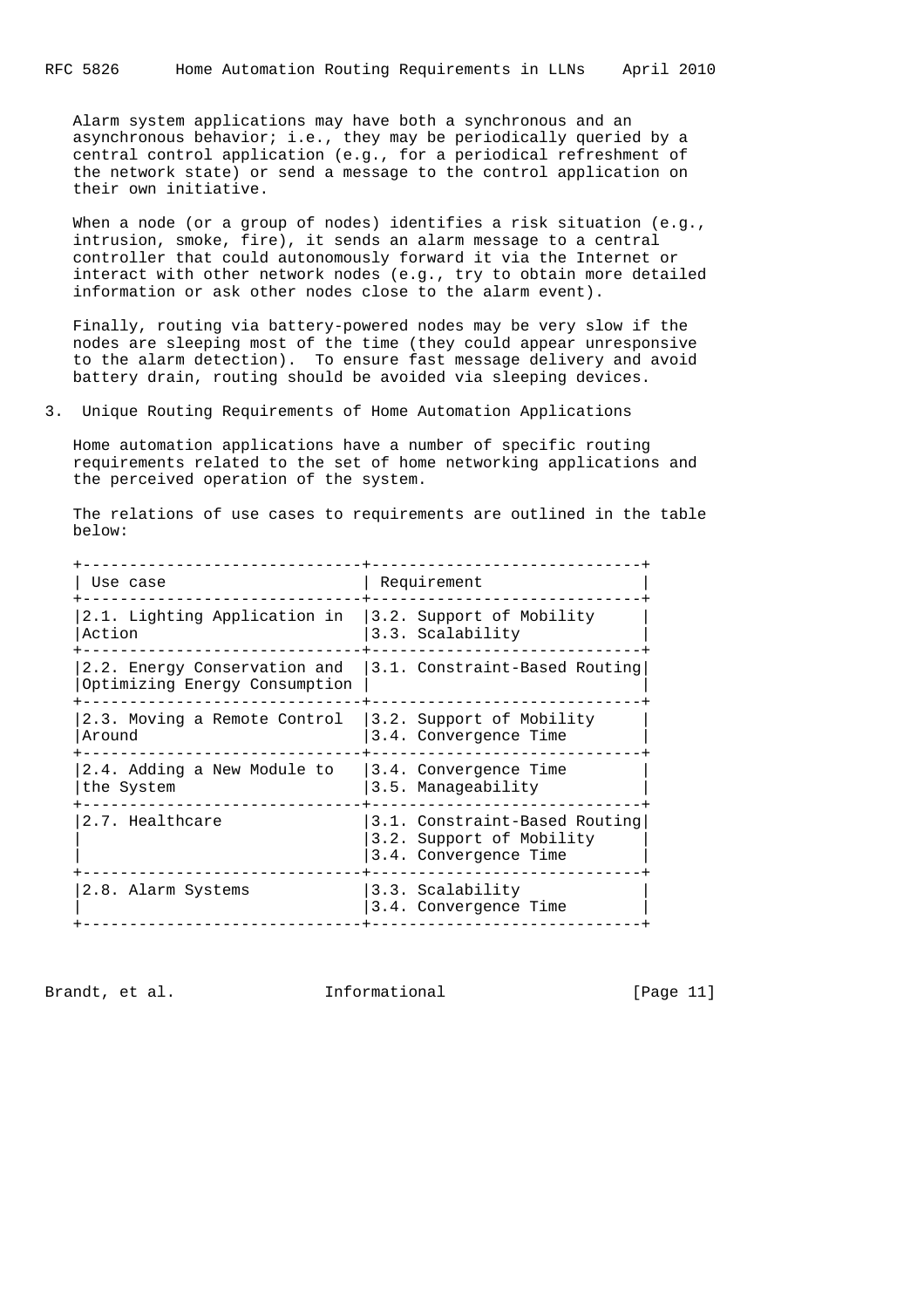#### 3.1. Constraint-Based Routing

 For convenience and low-operational costs, power consumption of consumer products must be kept at a very low level to achieve a long battery lifetime. One implication of this fact is that Random Access Memory (RAM) is limited and it may even be powered down, leaving only a few 100 bytes of RAM alive during the sleep phase.

 The use of battery-powered devices reduces installation costs and does enable installation of devices even where main power lines are not available. On the other hand, in order to be cost effective and efficient, the devices have to maximize the sleep phase with a duty cycle lower than 1%.

 Some devices only wake up in response to an event, e.g., a push button.

 Simple battery-powered nodes such as movement sensors on garage doors and rain sensors may not be able to assist in routing. Depending on the node type, the node never listens at all, listens rarely, or makes contact on demand to a pre-configured target node. Attempting to communicate with such nodes may at best require a long time before getting a response.

 Other battery-powered nodes may have the capability to participate in routing. The routing protocol SHOULD route via mains-powered nodes if possible.

 The routing protocol MUST support constraint-based routing taking into account node properties (CPU, memory, level of energy, sleep intervals, safety/convenience of changing battery).

3.2. Support of Mobility

 In a home environment, although the majority of devices are fixed devices, there is still a variety of mobile devices, for example, a remote control is likely to move. Another example of mobile devices is wearable healthcare devices.

 While healthcare devices delivering measurement results can tolerate route discovery times measured in seconds, a remote control appears unresponsive if using more than 0.5 seconds to, e.g., pause the music.

 On more rare occasions, receiving nodes may also have moved. Examples include a safety-off switch in a clothes iron, a vacuum cleaner robot, or the wireless chime of doorbell set.

Brandt, et al. 1nformational [Page 12]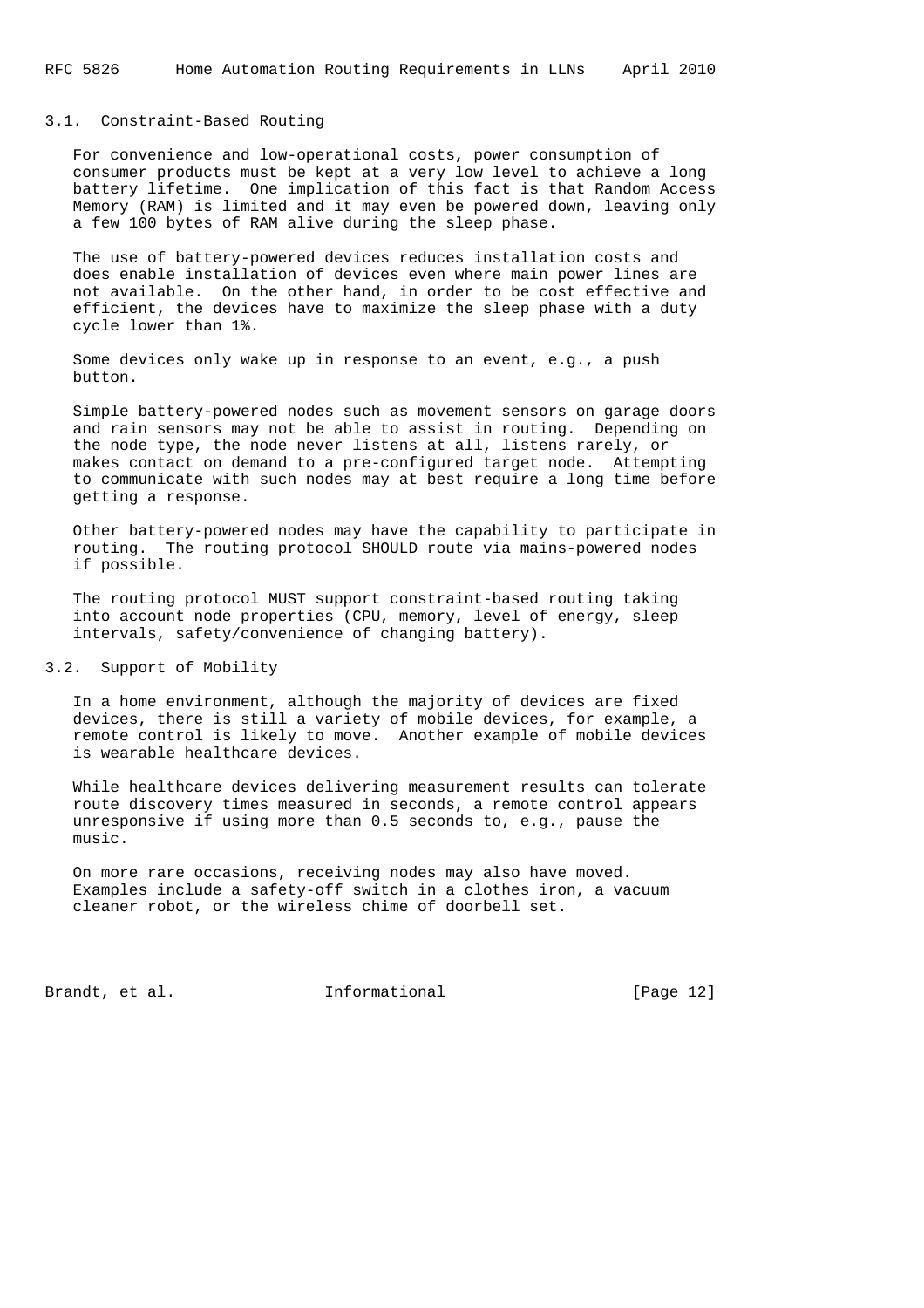Refer to Section 3.4 for routing protocol convergence times.

 A non-responsive node can either be caused by 1) a failure in the node, 2) a failed link on the path to the node, or 3) a moved node. In the first two cases, the node can be expected to reappear at roughly the same location in the network, whereas it can return anywhere in the network in the latter case.

### 3.3. Scalability

 Looking at the number of wall switches, power outlets, sensors of various natures, video equipment, and so on in a modern house, it seems quite realistic that hundreds of devices may form a home automation network in a fully populated "smart" home, and a large proportion of those may be low-power devices. Moving towards professional-building automation, the number of such devices may be in the order of several thousands.

 The routing protocol needs to be able to support a basic home deployment and so MUST be able to support at least 250 devices in the network. Furthermore, the protocol SHOULD be extensible to support more sophisticated and future deployments with a larger number of devices.

## 3.4. Convergence Time

 A wireless home automation network is subject to various instabilities due to signal strength variation, moving persons, and the like.

 Measured from the transmission of a packet, the following convergence time requirements apply.

 The routing protocol MUST converge within 0.5 seconds if no nodes have moved (see Section 3.2 for motivation).

 The routing protocol MUST converge within four seconds if nodes have moved to re-establish connectivity within a time that a human operator would find tolerable as, for example, when moving a remote control unit.

 In both cases, "converge" means "the originator node has received a response from the destination node". The above-mentioned convergence time requirements apply to a home control network environment of up to 250 nodes with up to four repeating nodes between source and destination.

Brandt, et al. Informational [Page 13]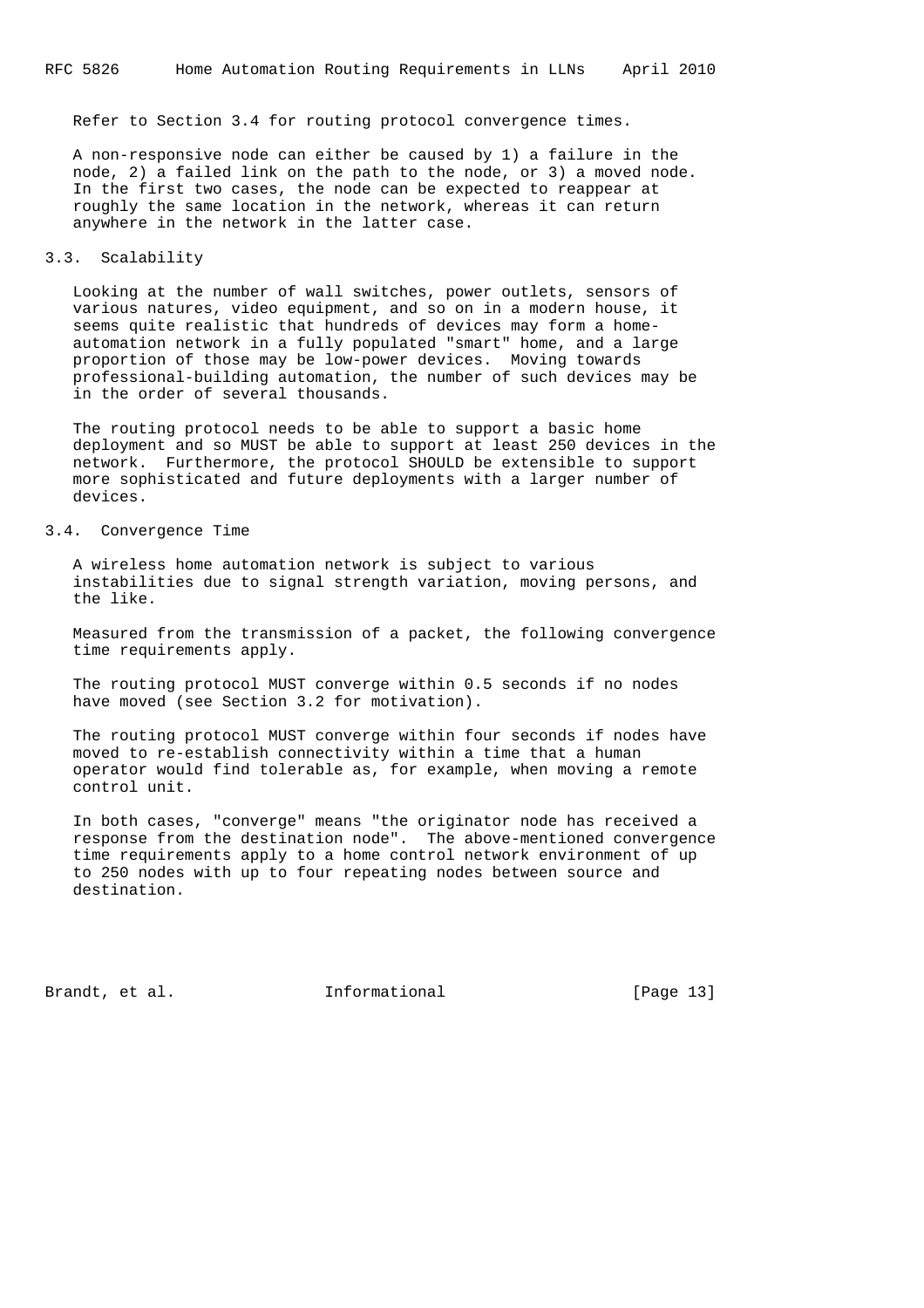### 3.5. Manageability

 The ability of the home network to support auto-configuration is of the utmost importance. Indeed, most end-users will not have the expertise and the skills to perform advanced configuration and troubleshooting. Thus, the routing protocol designed for home automation networks MUST provide a set of features including zero configuration of the routing protocol for a new node to be added to the network. From a routing perspective, zero-configuration means that a node can obtain an address and join the network on its own, almost without human intervention.

### 3.6. Stability

 If a node is found to fail often compared to the rest of the network, this node SHOULD NOT be the first choice for routing of traffic.

### 4. Traffic Pattern

 Depending on the design philosophy of the home network, wall switches may be configured to directly control individual lamps or alternatively, all wall switches send control commands to a central lighting control computer, which again sends out control commands to relevant devices.

 In a distributed system, the traffic tends to be multipoint-to multipoint. In a centralized system, it is a mix of multipoint-to point and point-to-multipoint.

 Wall switches only generate traffic when activated, which typically happens from one to ten times per hour.

 Remote controls have a similar transmit pattern to wall switches but may be activated more frequently in some deployments.

 Temperature/air and pressure/rain sensors send frames when queried by the user or can be preconfigured to send measurements at fixed intervals (typically minutes). Motion sensors typically send a frame when motion is first detected and another frame when an idle period with no movement has elapsed. The highest transmission frequency depends on the idle period used in the sensor. Sometimes, a timer will trigger a frame transmission when an extended period without status change has elapsed.

 All frames sent in the above examples are quite short, typically less than five bytes of payload. Lost frames and interference from other transmitters may lead to retransmissions. In all cases, acknowledgment frames with a size of a few bytes are used.

Brandt, et al. Informational [Page 14]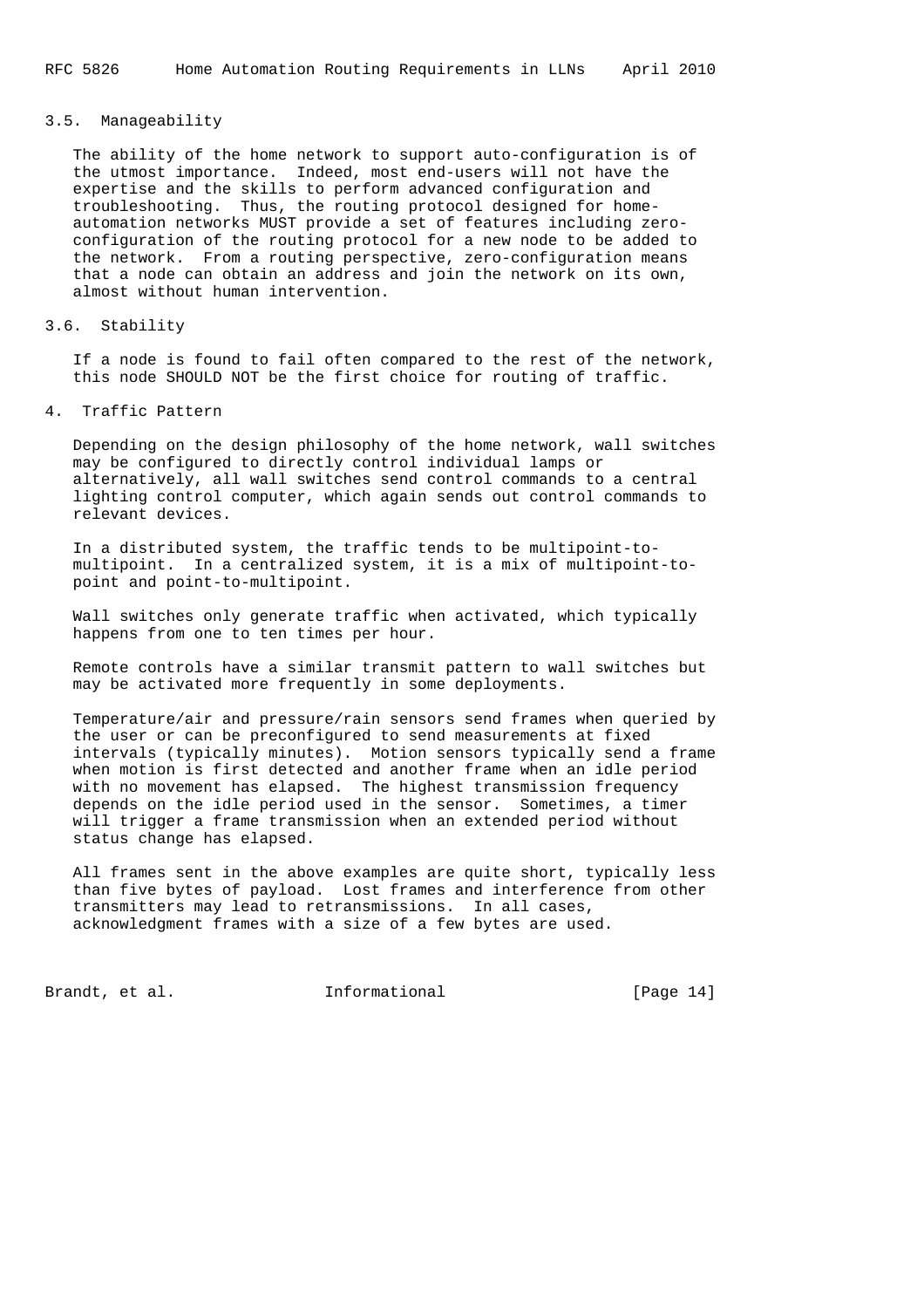### 5. Security Considerations

 As is the case with every network, LLNs are exposed to routing security threats that need to be addressed. The wireless and distributed nature of these networks increases the spectrum of potential routing security threats. This is further amplified by the resource constraints of the nodes, thereby preventing resource intensive routing security approaches from being deployed. A viable routing security approach SHOULD be sufficiently lightweight that it may be implemented across all nodes in a LLN. These issues require special attention during the design process, so as to facilitate a commercially attractive deployment.

 An attacker can snoop, replay, or originate arbitrary messages to a node in an attempt to manipulate or disable the routing function.

 To mitigate this, the LLN MUST be able to authenticate a new node prior to allowing it to participate in the routing decision process. The routing protocol MUST support message integrity.

 A further example of routing security issues that may arise is the abnormal behavior of nodes that exhibit an egoistic conduct, such as not obeying network rules or forwarding no or false packets.

 Other important issues may arise in the context of denial-of-service (DoS) attacks, malicious address space allocations, advertisement of variable addresses, a wrong neighborhood, etc. The routing protocol(s) SHOULD support defense against DoS attacks and other attempts to maliciously or inadvertently cause the mechanisms of the routing protocol(s) to over-consume the limited resources of LLN nodes, e.g., by constructing forwarding loops or causing excessive routing protocol overhead traffic, etc.

 The properties of self-configuration and self-organization that are desirable in a LLN introduce additional routing security considerations. Mechanisms MUST be in place to deny any node that attempts to take malicious advantage of self-configuration and self organization procedures. Such attacks may attempt, for example, to cause DoS, drain the energy of power-constrained devices, or to hijack the routing mechanism. A node MUST authenticate itself to a trusted node that is already associated with the LLN before the former can take part in self-configuration or self-organization. A node that has already authenticated and associated with the LLN MUST deny, to the maximum extent possible, the allocation of resources to any unauthenticated peer. The routing protocol(s) MUST deny service to any node that has not clearly established trust with the HC-LLN.

Brandt, et al. Informational [Page 15]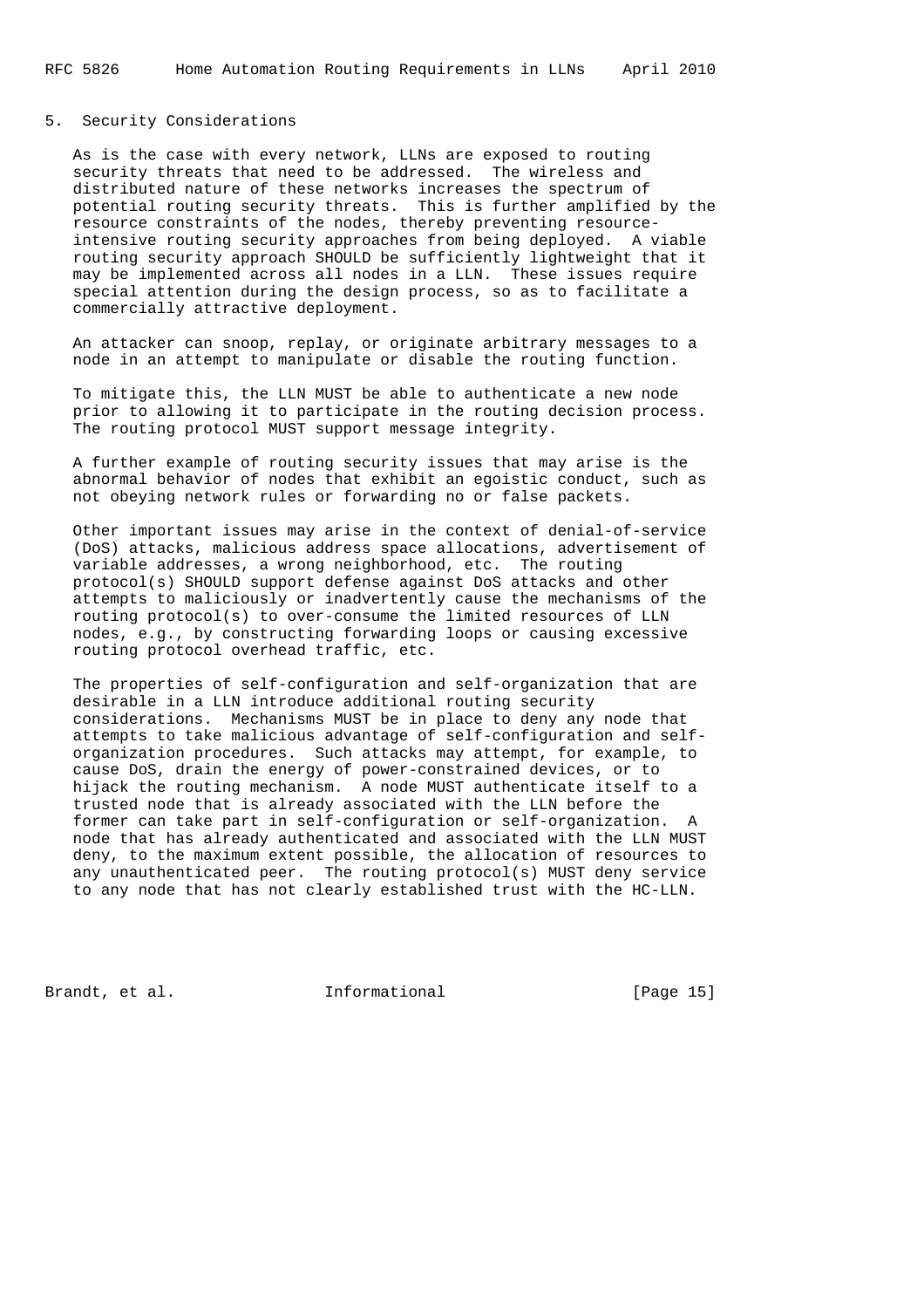In a home-control environment, it is considered unlikely that a network is constantly being snooped and at the same time, ease of use is important. As a consequence, the network key MAY be exposed for short periods during inclusion of new nodes.

 Electronic door locks and other critical applications SHOULD apply end-to-end application security on top of the network transport security.

 If connected to a backbone network, the LLN SHOULD be capable of limiting the resources utilized by nodes in said backbone network so as not to be vulnerable to DoS. This should typically be handled by border routers providing access from a backbone network to resources in the LLN.

 With low-computation power and scarce energy resources, LLNs' nodes may not be able to resist any attack from high-power malicious nodes (e.g., laptops and strong radios). However, the amount of damage generated to the whole network SHOULD be commensurate with the number of nodes physically compromised. For example, an intruder taking control over a single node SHOULD NOT be able to completely deny service to the whole network.

 In general, the routing protocol(s) SHOULD support the implementation of routing security best practices across the LLN. Such an implementation ought to include defense against, for example, eavesdropping, replay, message insertion, modification, and man-in the-middle attacks.

 The choice of the routing security solutions will have an impact on the routing protocol(s). To this end, routing protocol(s) proposed in the context of LLNs MUST support authentication and integrity measures and SHOULD support confidentiality (routing security) measures.

### 6. Acknowledgments

 J. P. Vasseur, Jonathan Hui, Eunsook "Eunah" Kim, Mischa Dohler, and Massimo Maggiorotti are gratefully acknowledged for their contributions to this document.

### 7. References

- 7.1. Normative References
	- [RFC2119] Bradner, S., "Key words for use in RFCs to Indicate Requirement Levels", BCP 14, RFC 2119, March 1997.

Brandt, et al. **Informational** [Page 16]